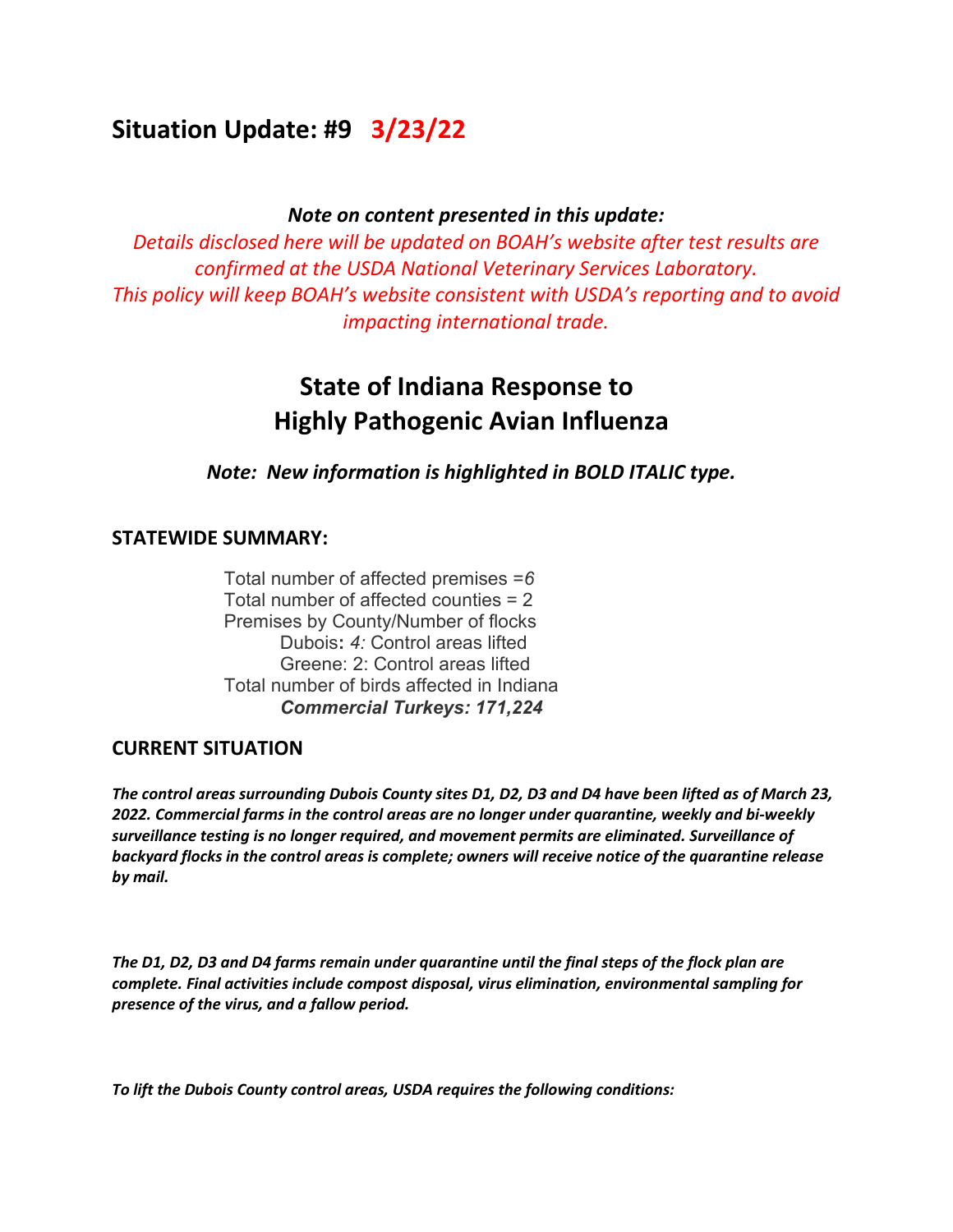- *The last infected premises in the control areas is depopulated and the compost pile has been set (capped)*
- *No HPAI-positive diagnostics have been identified in the control area for 14 days after the depopulation of the infected premises*
- *Initial virus elimination activities on the last infected premises are complete (including outside areas of the site, equipment, trucks, and other potential fomites used in the depopulation activities)*
- *Required surveillance in the control area (commercial and backyard premises) has been completed; no evidence of HPIA infection was found in the control area*
- *Surveillance requirements for international and bilateral trade are being conducted and may continue*

*SURVEILLANCE TESTING:* Testing of nearby flocks is important to verifying the virus has not spread in the area. Testing within the 10-km control area and the additional 10-km surveillance zone will continue until restrictions are lifted. Total number of laboratory tests run:

#### *Tests of commercial flocks: 1,561 Tests of hobby/backyard flocks: 452*

*HOBBY/BACKYARD FLOCK SURVEILLANCE:* BOAH staff continue to reach out to known hobby/backyard poultry owners in the control areas to schedule testing of birds to ensure the virus is not present. To date, 74 hobby flocks have been sampled; laboratory testing determined them as negative. Hobby poultry owners in Southern Dubois County or Greene County should contact BOAH at 317-544-2387 to schedule testing at no charge.

*WILD BIRD SURVEILLANCE:* USDA Wildlife Services is assisting with surveillance of wild birds in and near the control areas. Samples from waterfowl, pigeons, European starlings and other species have been submitted for laboratory testing; *results are currently pending for more than 220 samples collected, but will be reported when they become available.*

As of 7 March 2022, the available epidemiologic data and analysis of over 200 full genome H5N1 HPAI sequences from wild and domestic birds supports independent wild bird introduction(s) for the initial detection in Dubois County and both detections in Greene County. Analysis will continue as data are available.

## **BACKGROUND**

On Feb. 9, 2022, a confirmed case of H5N1 highly pathogenic avian influenza (HPAI) was identified in a single commercial turkey flock in Dubois County. This is the first report of HPAI in commercial poultry in the United States since 2020 and the first in Indiana since 2016. 

Samples were collected from the birds on Feb. 7 and submitted to the Indiana Animal Disease Diagnostic Laboratory (ADDL) at Purdue University after approximately one hundred birds died, flock appeared lethargic and decreased consumption of water. Tests indicated a likely infection of an H5 avian influenza virus. Under standard protocols, the results were reported to the Indiana State Board of Animal Health (BOAH), which authorized prompt transport of the samples to US Department of Agriculture's National Veterinary Services Laboratory (NVSL) in Ames, IA for confirmatory testing.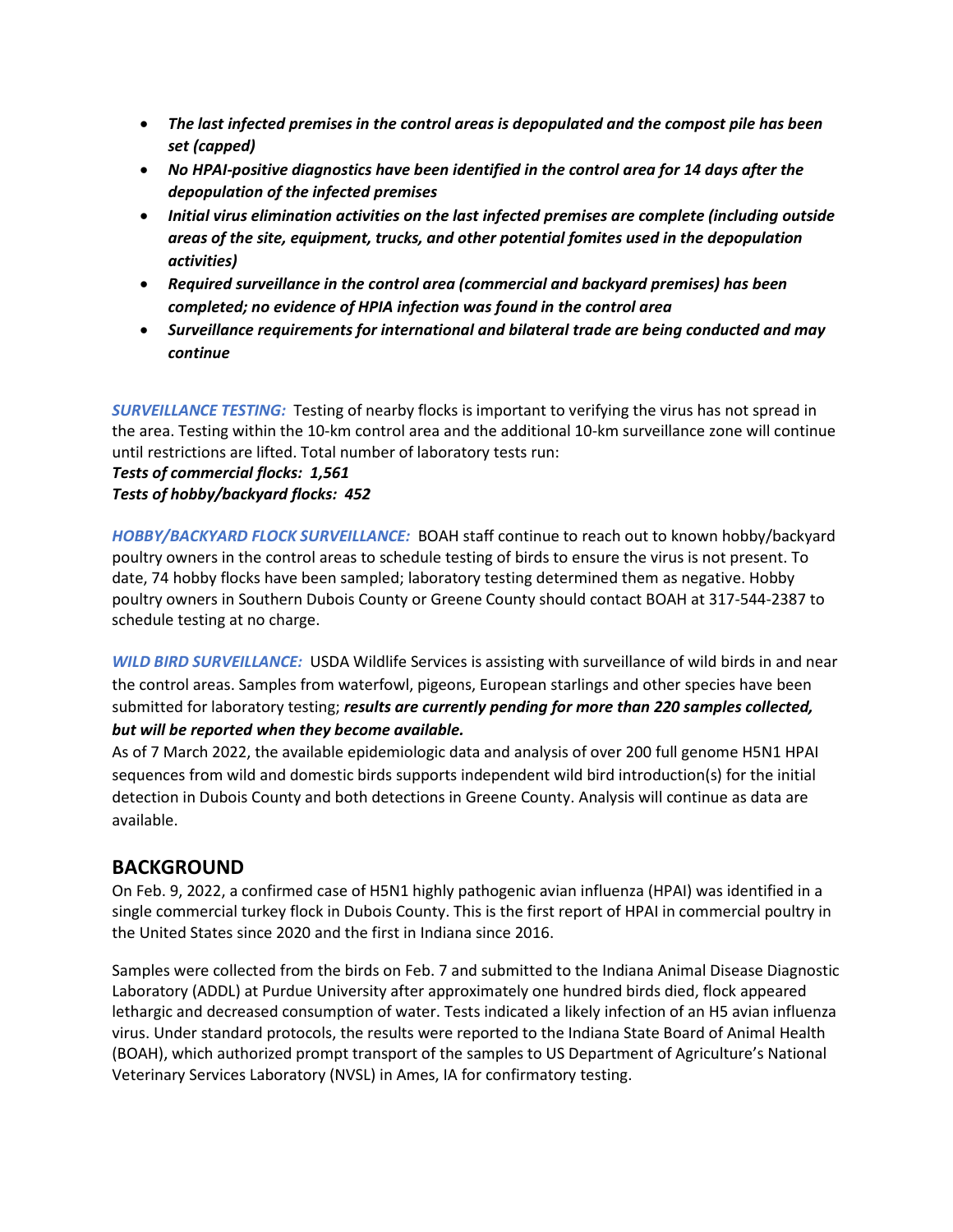NVSL confirmed that the virus present was a highly pathogenic strain of H5N1 (with a Eurasian H5 goose/Guangdong lineage). Upon confirmation of HPAI, the 29,000 turkeys in the flock (known as Dubois 1) were depopulated to prevent the spread of the disease in the area.  

On Feb. 15 laboratory testing of a second commercial flock of turkeys in Dubois County has identified the H5 avian influenza virus (known as Dubois2). Upon confirmation of HPAI, the 26,473 turkeys in the flock were depopulated to prevent the spread of the disease in the area. 

On Feb. 17, laboratory testing of a commercial flock of turkeys in Greene County has identified the H5 avian influenza virus (known as Greene1). A total of 48,000 turkeys in the flock were depopulated. *Control area lifted on March 15; quarantine of site remains intact.*

On Feb. 18, laboratory testing identified H5 avian influenza (AI) in a commercial turkey flock in Greene County (known as Greene2). A total of 15,400 turkeys were depopulated. *Control area lifted on March 15; quarantine of site remains intact.*

On Feb. 22, laboratory testing identified H5 AI in commercial turkeys in Dubois County (Dubois3) about 2.5 miles west of Dubois1. H5N1 was subsequently confirmed by NVSL on Feb. 24. A total of 35,908 turkeys were depopulated.

On March 1, laboratory testing identified H5 AI in commercial turkeys in Dubois County (Dubois4) about 6/10-mile from Dubois1. *A total of 16,479 birds were depopulated. H5N1 was confirmed by NVSL on Mar. 1.*

A 10-km control area (CA) is established around each HPAI-affected flock. All commercial flocks in the control areas must be tested for avian influenza at least weekly. Small, hobby flocks are also subject to testing. A surveillance zone is also established in the 10-km circle beyond the control area. Flocks in the surveillance zone must be tested every other week.

#### *On March 15, 2022, the control areas surrounding Greene County sites G1 and G2 were lifted. The farms surrounding G1 and G2 are no longer*

## **RESPONSE**

As part of existing avian influenza response plans, federal and state partners are working jointly on additional surveillance and testing in areas around the affected flocks. The United States has the strongest AI surveillance program in the world, and USDA is working with its partners to actively look for the disease in commercial poultry operations, live bird markets and in migratory wild bird populations.

BOAH is working with multiple state and federal partners to respond to this event, including Indiana Department of Health, Indiana Department of Homeland Security, Indiana Department of Natural Resources, Indiana Department of Environmental Management, and USDA Veterinary Services, Wildlife Services and Farm Service Agency.

## **PUBLIC ADVISORIES**

*Food Safety*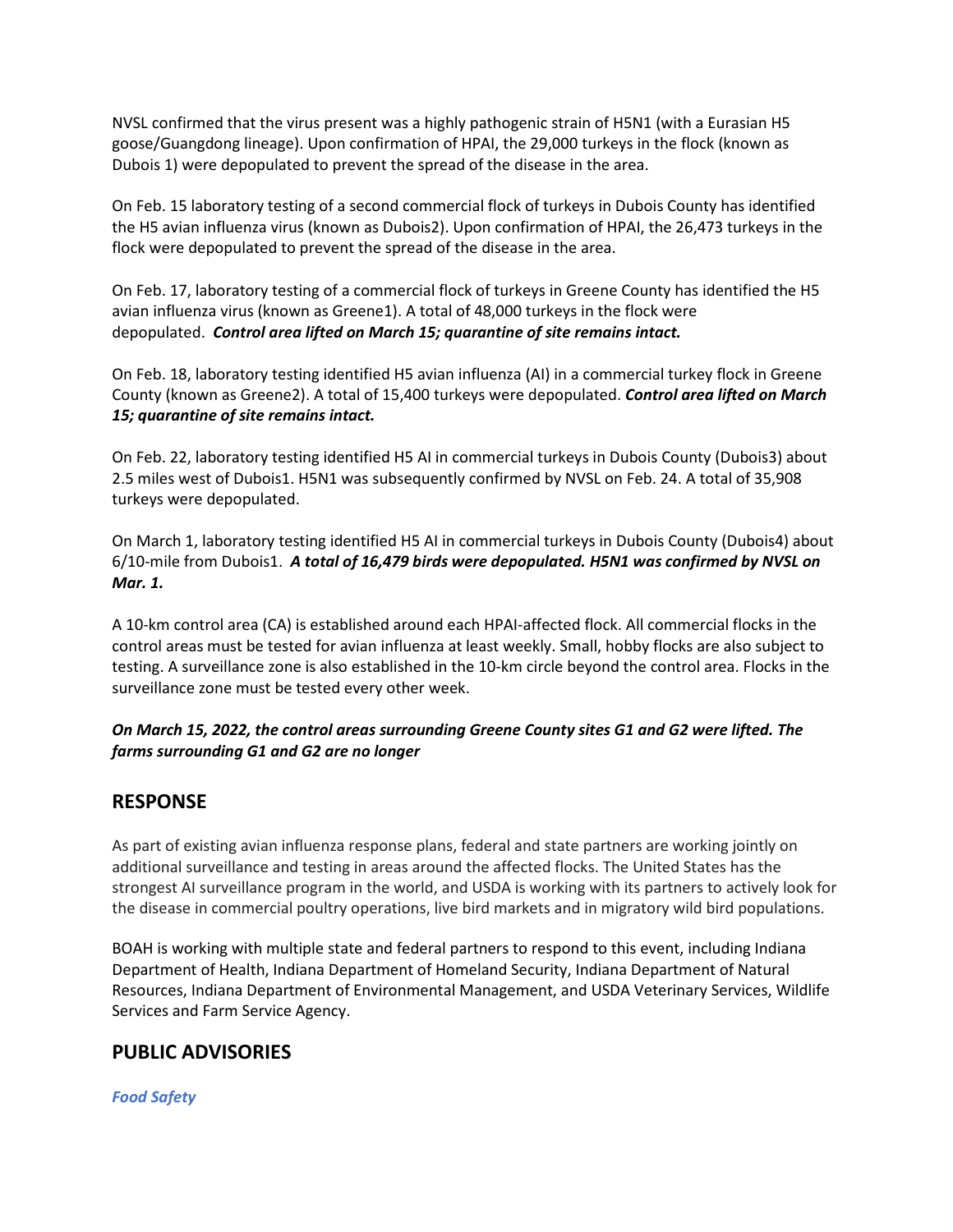Avian influenza *does not present a food safety risk*; poultry and eggs are safe to eat. Officials are not aware of any public health significance with this virus. No cases of human infection have been reported. Human health agencies will be monitoring workers and others in contact with birds to monitor for influenza-like illness.

#### *Animal Health*

Hobby poultry owners are encouraged to be aware of the signs of avian influenza and report illness and/or death to the **USDA Healthy Birds Hotline:  866-536-7593**. Callers will be routed to a state or federal veterinarian in Indiana for a case assessment. Dead birds should be double-bagged and refrigerated for possible testing. 

Signs include:  sudden death without clinical signs; lack of energy or appetite; decreased egg production; soft-shelled or misshapen eggs; swelling or purple discoloration of head, eyelids, comb, hocks; nasal discharge; coughing; sneezing; lack of coordination; and diarrhea. A great resource for backyard bird health information is online at**:** [www.aphis.usda.gov/aphis/ourfocus/animalhealth/animal-disease](http://www.aphis.usda.gov/aphis/ourfocus/animalhealth/animal-disease-information/avian/defend-the-flock-program/dtf-resources/dtf-resources)[information/avian/defend-the-flock-program/dtf-resources/dtf-resources](http://www.aphis.usda.gov/aphis/ourfocus/animalhealth/animal-disease-information/avian/defend-the-flock-program/dtf-resources/dtf-resources). 

Situation updates and status reports about ongoing avian influenza activities, along with critical diseaserelated information, will be posted online at:  [https://www.in.gov/boah/species](https://www.in.gov/boah/species-information/avianbirds/highly-pathogenic-avian-influenza/)[information/avianbirds/highly-pathogenic-avian-influenza/.](https://www.in.gov/boah/species-information/avianbirds/highly-pathogenic-avian-influenza/) Users may subscribe to email and/or text updates on a subscribe link at that page. 

#### *Human Health*

Recent detections of highly pathogenic avian influenza A H5N1 viruses (H5N1 bird flu) in wild birds and poultry pose a low risk to the health of the general public; however, rare human infections are possible. Human infections are most likely to be rare and happen in people with recreational or occupational exposures involving prolonged, unprotected close contact with infected birds or contaminated environments. CDC is taking routine preparedness measures to be ready in case human infections with these viruses happen. IDOH offers the following guidance documents for poultry growers and emergency responders to protect their health:

- [Indiana Department of Health Avian Flu Producer Information](https://www.in.gov/boah/files/2022-02-18_HPAI_Producer-packet.pdf)
- [Indiana Department of Health Avian](https://www.in.gov/boah/files/2022-02-18_HPAI_Producer-packet.pdf) Flu Post-Exposure Information

#### *Mental Health*

Community members who are affected by this animal health emergency are to be aware of the possible impact on their mental health and to seek assistance if needed. Available resources include:

- Lifespring Health Systems: Local to Jasper, IN; provides support/crisis counseling to the famers and workers on staff of farms affected. o Call 812-482-3030
- Be Well Indiana: Feeling overwhelmed, stressed, anxious or alone? Call this free, confidential resource available 24/7 to anyone in the state of Indiana.
	- o Call 2-1-1 and enter your ZIP code.
	- o Follow the prompts and select number 3 for the Be Well Crisis Helpline.
- Farm Aid: This organization connects farmers with helpful services, resources and opportunities specific to their individual needs. Call the Farmer Hotline for immediate assistance Monday through Friday from 9:00 AM to 10:00 PM Eastern time.   o Call 1-800-FARM-AID (1-800-327-6243).